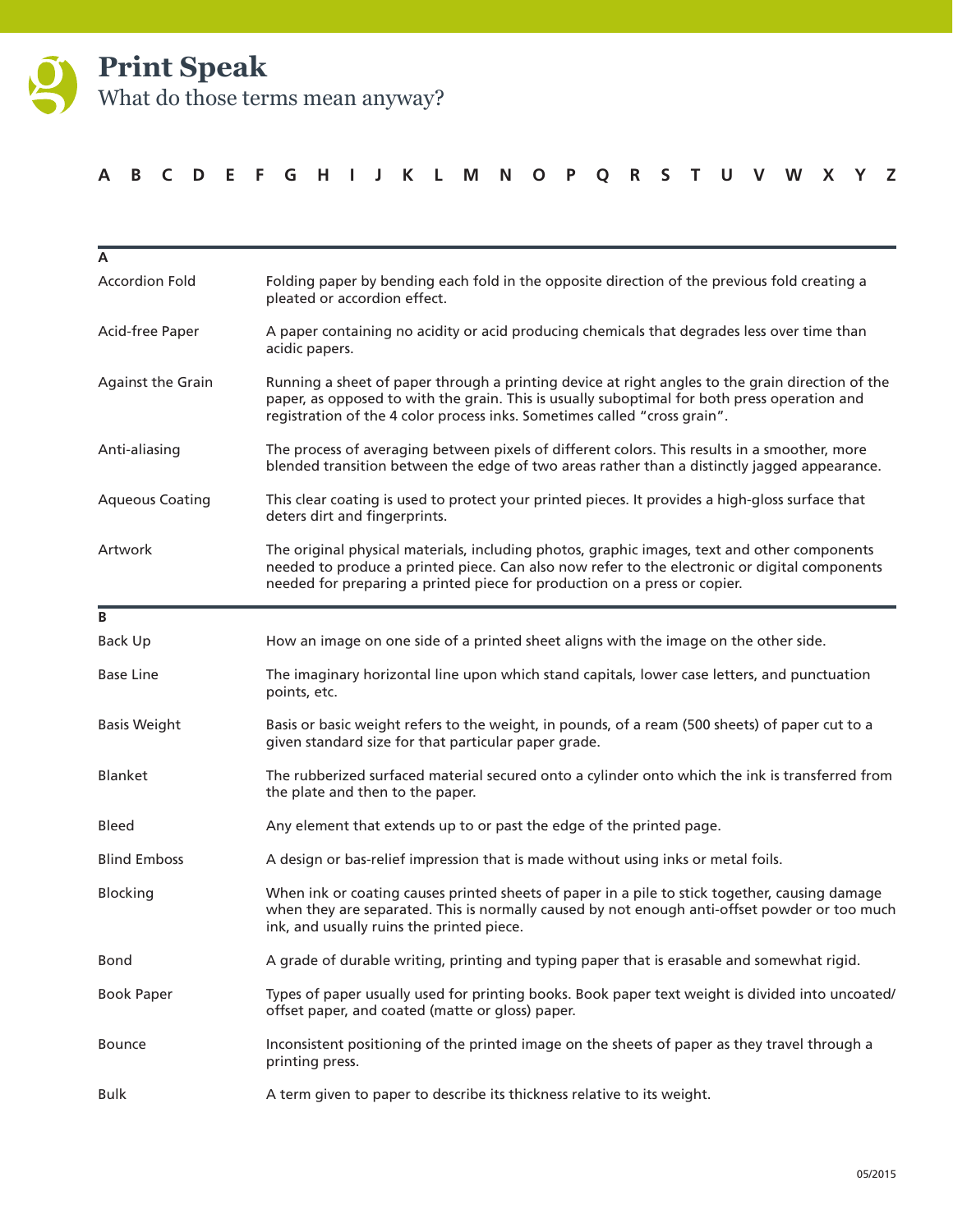

| C                         |                                                                                                                                                                                                                                                                                                                                                |
|---------------------------|------------------------------------------------------------------------------------------------------------------------------------------------------------------------------------------------------------------------------------------------------------------------------------------------------------------------------------------------|
| C1S & C2S                 | Acronyms for Coated One Side and Coated Two Sides paper stock. A cover stock with a glossy finish on<br>one side and uncoated on the other, usually between 8pt (.008") and 18pt (.018") in thickness.                                                                                                                                         |
| Caliper                   | The measurement of the thickness of paper measured in thousandths of an inch or mils.                                                                                                                                                                                                                                                          |
| Case Binding              | Books bound using hard board (case) covers.                                                                                                                                                                                                                                                                                                    |
| Carbonless Paper          | Paper that is chemically treated to transfer the impression from the first page to the subsequent<br>pages.                                                                                                                                                                                                                                    |
| <b>Cast Coated</b>        | A paper that is coated and then pressure dried using a polished roller that imparts an enamel like hard<br>gloss finish.                                                                                                                                                                                                                       |
| Center Spread             | The two pages that face each other in the center of a book or publication.                                                                                                                                                                                                                                                                     |
| Clip Art                  | Graphic images, designs, and artwork in digital form that can be used in a digital document.                                                                                                                                                                                                                                                   |
| <b>CMYK</b>               | Acronym for cyan, magenta, yellow and black. CMYK is a color model in which all colors are described<br>as a mixture of these four process colors. It is the standard color model used in offset printing for full-<br>color documents. Because such printing uses inks of these four basic colors, it is often called four-color<br>printing. |
| <b>Coated Stock</b>       | Any paper that has a mineral coating applied after the paper is made, giving the paper a smoother<br>finish.                                                                                                                                                                                                                                   |
| Coil Binding              | Where a metal or plastic wire is spiraled through holes punched along the side of a stack of paper.<br>Documents bound with coil have the ability to lay flat and can rotate 360 degrees. Also called spiral<br>binding.                                                                                                                       |
| Cold Color                | Any color that is toward the blue side of the color spectrum.                                                                                                                                                                                                                                                                                  |
| Collate                   | To gather sheets or printed signatures together in their correct order.                                                                                                                                                                                                                                                                        |
| Color Balance             | The relative amounts of process colors used to reproduce an image, either digitally or when printed on<br>a press.                                                                                                                                                                                                                             |
| <b>Color Bars</b>         | A color test strip that is printed on the website portion of a press sheet. It assists the press operator<br>to monitor and control the quality of the printed material relative to ink density, registration and dot<br>gain. It can also include a Star Target, which is designed to detect inking and press problems.                       |
| <b>Color Cast</b>         | Unwanted color tone or overall color shading distorting the normal color balance of a photographic<br>image.                                                                                                                                                                                                                                   |
| <b>Color Correction</b>   | Using a computer to adjust, change or manipulate a color image, such as retouching, adjusting color<br>balance, color saturation, contrast, etc.                                                                                                                                                                                               |
| <b>Color Separating</b>   | The processes of separating the primary color components (CMYK) for printing                                                                                                                                                                                                                                                                   |
| Color Sequence            | The order in which process inks are printed on a printing press. Also called the color rotation or<br>laydown sequence.                                                                                                                                                                                                                        |
| <b>Color Transparency</b> | Transparent film containing a positive photographic color image.                                                                                                                                                                                                                                                                               |
| Contrast                  | The degree of the tonal separation or gradation in the range from black to white.                                                                                                                                                                                                                                                              |
| Coverage                  | The extent to which printing ink covers the surface of a printed sheet. Ink coverage is frequently<br>expressed as light, medium or heavy.                                                                                                                                                                                                     |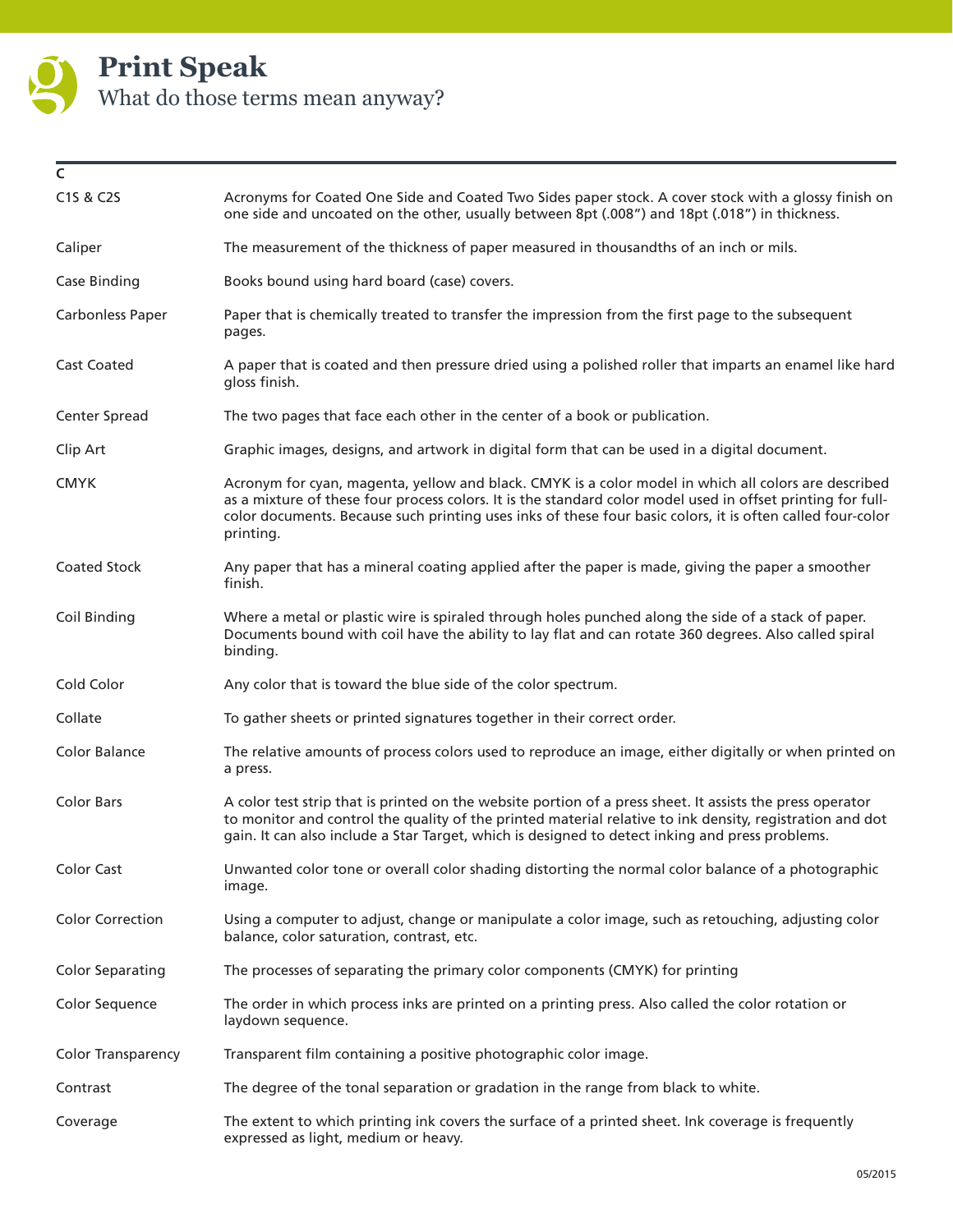

| Crop                     | To reduce the size of an image.                                                                                                                                                                                                                                                                                    |
|--------------------------|--------------------------------------------------------------------------------------------------------------------------------------------------------------------------------------------------------------------------------------------------------------------------------------------------------------------|
| Crop Marks               | Small printed lines around the edges of a printed piece indicating where it is to be cut out of the<br>sheet. Sometimes referred to as "cut marks".                                                                                                                                                                |
| Crossover                | An image, rule or line art on one printed page that carries over to an adjacent page of a bound or<br>folded piece.                                                                                                                                                                                                |
| Cyan                     | A shade of blue used in four-color process printing. The "C" in CMYK. Also referred to as "process<br>blue".                                                                                                                                                                                                       |
| D                        |                                                                                                                                                                                                                                                                                                                    |
| Dampening                | An essential part of the offset printing process whereby rollers distribute a solution to the plate that<br>covers the non-printing area of the plate, repelling ink in those areas.                                                                                                                               |
| Deboss                   | To press an image into paper with a die so it extends below the surface. The opposite of emboss where<br>the image is raised above the paper surface.                                                                                                                                                              |
| Deckle Edge              | The rough or feathered edge of paper when left untrimmed.                                                                                                                                                                                                                                                          |
| Densitometer             | An optical device used by printers and photographers to measure and control the density of ink or<br>color.                                                                                                                                                                                                        |
| Density<br>densitometer. | The degree of tone, weight of darkness or color within a photo or reproduction measured by a                                                                                                                                                                                                                       |
| Die Cutting              | The process of cutting paper in a shape or design by the use of a wooden die or block positioned on<br>steel rules in the shape of the desired pattern.                                                                                                                                                            |
| <b>Digital Proof</b>     | Color separation data is digitally stored and then exposed to color photographic paper, creating a<br>picture of the final product before it is actually printed with ink.                                                                                                                                         |
| Dithering                | The process of averaging between pixels of different colors. This results in a smoother, blended<br>transition between the edge of two areas rather than a jagged, "stair-step" appearance. Also a<br>method used on ink jet printers where colors are produced by mixing colored dots in a randomized<br>pattern. |
| Dot                      | The smallest individual element of a halftone.                                                                                                                                                                                                                                                                     |
| Dot Gain                 | A term used to describe when dots are printing larger than they should.                                                                                                                                                                                                                                            |
| Drill                    | The drilling of holes into paper for ring or comb binding.                                                                                                                                                                                                                                                         |
| Drop Shadow              | A shadow image placed offset behind an image to create the effect of the image lifting off the page.                                                                                                                                                                                                               |
| <b>Dull Finish</b>       | A semi-gloss finish on paper that is less glossy than gloss and more than matte paper.                                                                                                                                                                                                                             |
| Duotone                  | A two-color halftone reproduction generated from a one color photo,                                                                                                                                                                                                                                                |
| Е                        |                                                                                                                                                                                                                                                                                                                    |
| <b>Electronic Proof</b>  | A process of generating a prepress proof in which paper is electronically exposed to the color<br>separation negatives and passed through electrically charged pigmented toners, which adhere<br>electrostatically, resulting in the finished proof.                                                               |
| Embossing                | The molding and reshaping of paper by the use of special metal dies and heat, counter dies and<br>pressure, to produce a raised image on the paper surface.                                                                                                                                                        |
| Enamel                   | Another term for gloss coated paper.                                                                                                                                                                                                                                                                               |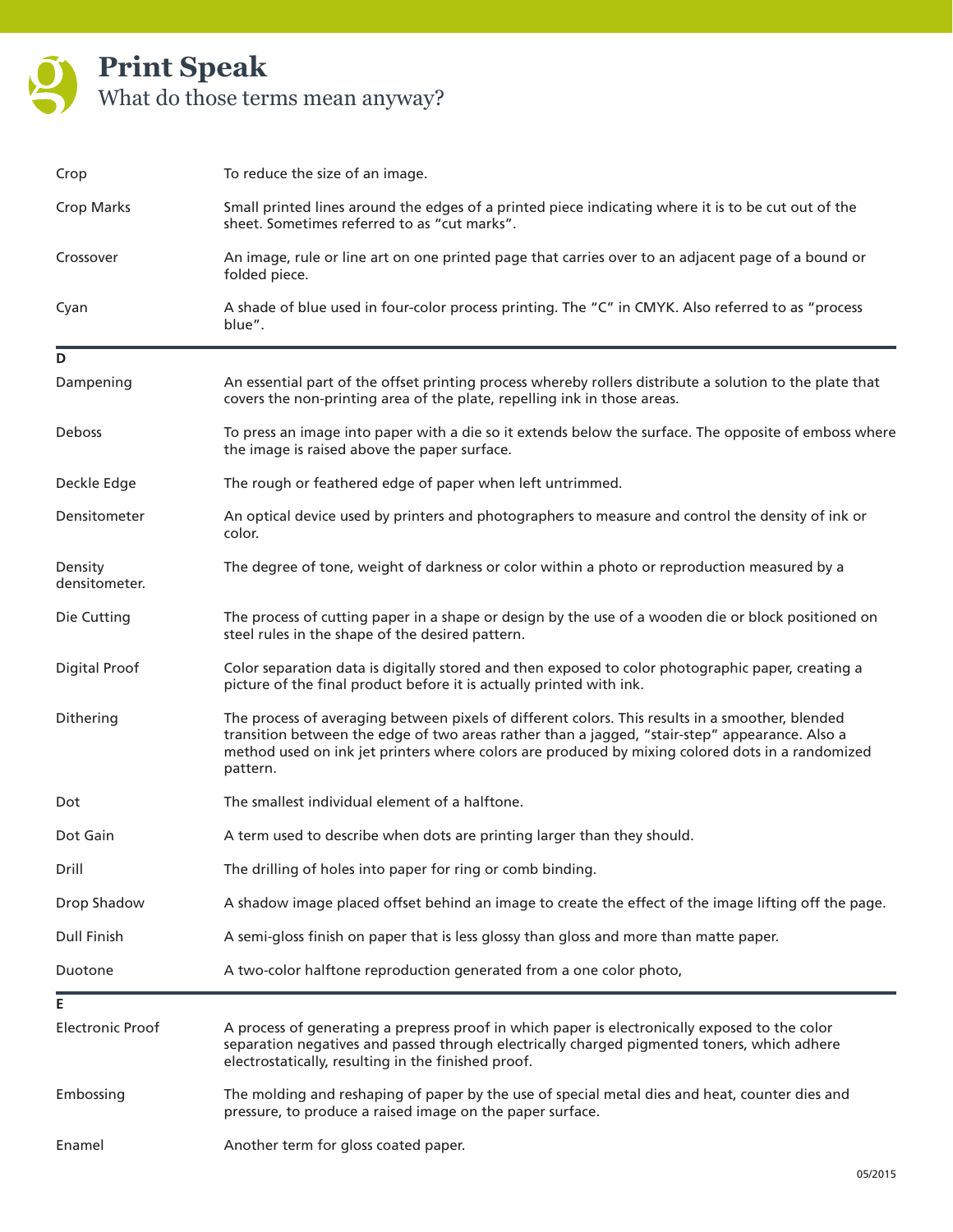

| EPS                     | Encapsulated Post Script. A standard file format used to transfer postscript formatting information<br>between applications.                                                                                                                                                                                                       |
|-------------------------|------------------------------------------------------------------------------------------------------------------------------------------------------------------------------------------------------------------------------------------------------------------------------------------------------------------------------------|
| F                       |                                                                                                                                                                                                                                                                                                                                    |
| <b>Felt Side</b>        | The smoother side of a sheet of paper. The wire side is the rougher side of the paper. The difference<br>happens in the papermaking process. The differences are eliminated when papers are gloss or matte<br>coated.                                                                                                              |
| Finish                  | The surface quality of paper.                                                                                                                                                                                                                                                                                                      |
| Fit                     | The registration of the different colors on a printed sheet.                                                                                                                                                                                                                                                                       |
| Foil                    | The metal sheet that is applied to paper using the foil stamping process. Frequently gold colored, but<br>available in many colors.                                                                                                                                                                                                |
| Foil Embossing          | Stamping a thin sheet of metallic foil onto a sheet of paper and then embossing a pattern under it,<br>creating a three dimensional raised area, usually test or an image.                                                                                                                                                         |
| <b>Foil Stamping</b>    | Impressing metallic foil onto paper with a heated die.                                                                                                                                                                                                                                                                             |
| Font                    | The characters which make up a complete typeface and size.                                                                                                                                                                                                                                                                         |
| For Position Only (FPO) | Low resolution or mockup images used to indicate placement and size in a design, but not intended<br>for final production.                                                                                                                                                                                                         |
| Free Sheet              | Any paper free from wood pulp impurities.                                                                                                                                                                                                                                                                                          |
| G                       |                                                                                                                                                                                                                                                                                                                                    |
| Ganging                 | The combining of two or more different printing projects on the same sheet of paper.                                                                                                                                                                                                                                               |
| Gate Fold               | A three or four panel fold where the two outside panels fold inward to meet in the center. In an<br>open gate fold, there are three panels, the bottom of which is twice the size of the folded panels. In a<br>closed gatefold, there are four panels of roughly equal size where the outer panels are folded inward<br>together. |
| Gathering               | Assembling sheets of paper and signatures into the proper sequence.                                                                                                                                                                                                                                                                |
| Ghosting                | Also known as gloss ghosting. A condition occurring during the printing process when vapors from<br>drying ink on one side of a press sheet interact chemically with dry ink or blank paper on sheets in<br>contact with or on the reverse side of the sheet, creating a unintended faint image.                                   |
| Grain                   | Paper fibers lie in a similar direction in a sheet of paper. This direction is called the grain. Printing is<br>usually done so that if folding is required, the fold is done parallel to the grain.                                                                                                                               |
| Gravure                 | A printing process using recessed areas on a metal cylinder that hold the ink.                                                                                                                                                                                                                                                     |
| Gripper                 | A series of metal fingers that hold each sheet of paper as it passes through a printing press.                                                                                                                                                                                                                                     |
| Gripper Edge            | The side of a piece of paper held by the gripper fingers as it passes through the printing press.<br>Nothing can be printed in this area.                                                                                                                                                                                          |
| Gutter                  | A blank space or margin between components on a printed piece or press sheet.                                                                                                                                                                                                                                                      |
| н                       |                                                                                                                                                                                                                                                                                                                                    |
| Halftone                | Using small dots to produce the impression of a continuous-tone image. The effect is achieved by<br>varying the dot size and the number of dots per square inch.                                                                                                                                                                   |
| <b>Halftone Screen</b>  | A sheet of film or glass containing ruled right-angled lines, used to translate the full tone of a photo<br>to the halftone dot image required for printing.                                                                                                                                                                       |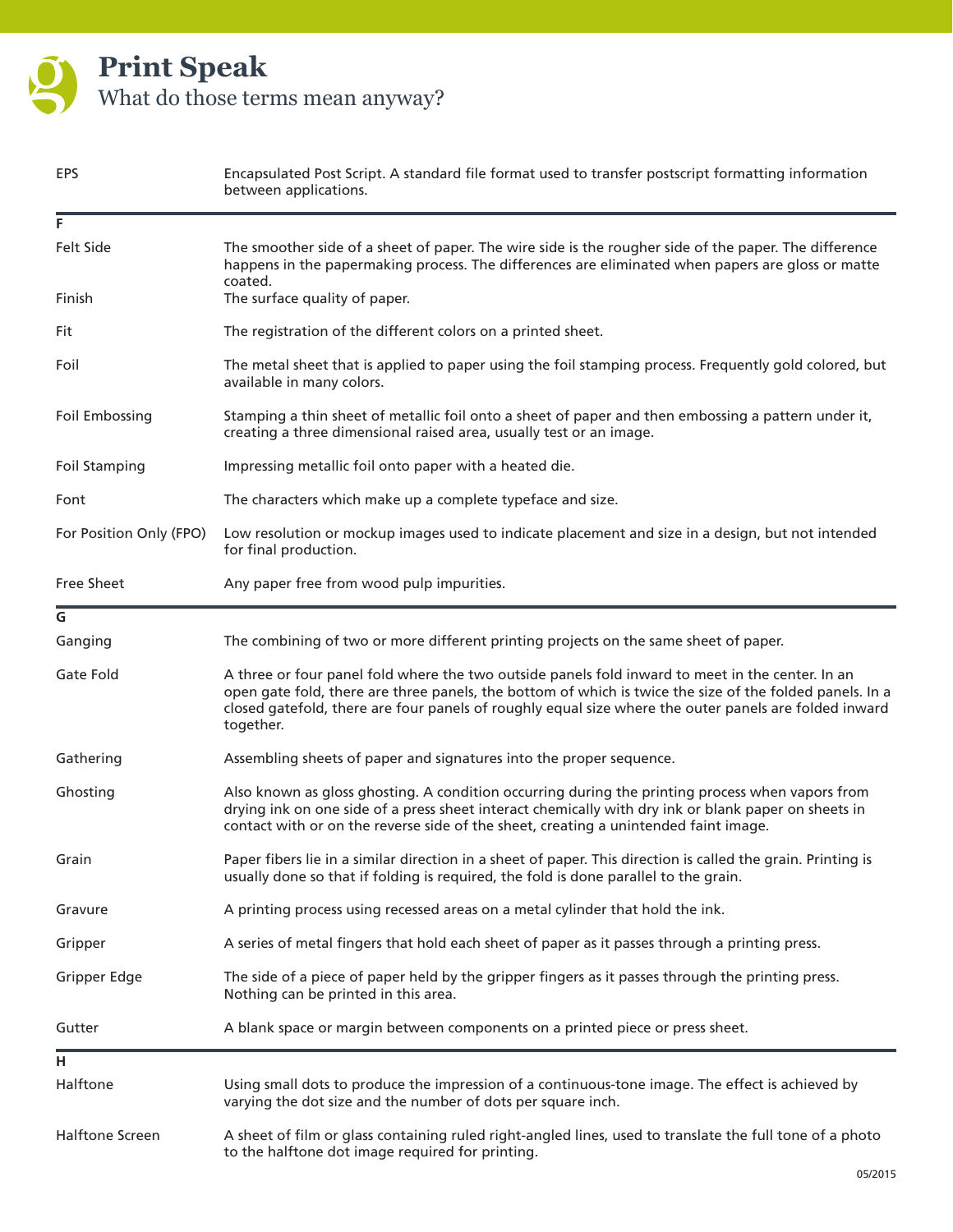| Hickey                | The effect that occurs when a speck of dust or debris (frequently dried ink) adheres to the printing<br>plate and creates a spot or imperfection in the printing. |
|-----------------------|-------------------------------------------------------------------------------------------------------------------------------------------------------------------|
| Highlights            | The lightest tones of a photo, printed halftone or illustration. In the finished halftone, these highlights<br>are represented by the finest dots.                |
| House Sheet           | This is a term that refers to a paper that a printer keeps on hand in their shop.                                                                                 |
|                       |                                                                                                                                                                   |
| Image Area            | That portion of a printing plate that carries ink and prints on paper.                                                                                            |
| Imposition            | The correct sequential arrangement of pages that are to be printed, along with all the margins in<br>proper alignment, before producing the plates for printing.  |
| Indicia               | An image and/or text pre-printed on mailing envelopes in place of a stamp.                                                                                        |
| Ink Dry Back          | When printed ink colors become lighter or less dense after they have dried on the paper.                                                                          |
| Insert                | A piece of printed material that is inserted into another piece of printed material, such as a magazine<br>or catalog.                                            |
| T                     |                                                                                                                                                                   |
| Jacket                | Or dust jacket - the paper cover of a hardbound book.                                                                                                             |
| Jog                   | To vibrate a stack of finished pages so that they are tightly aligned for final trimming or binding.                                                              |
| K                     |                                                                                                                                                                   |
| Kerning               | The narrowing of space between two letters so they become closer and take up less space on the<br>page.                                                           |
| Kraft                 | A coarse, unbleached paper used for printing and industrial products.                                                                                             |
|                       |                                                                                                                                                                   |
| Laid Finish           | A parallel lined paper that has a handmade look.                                                                                                                  |
| Lamination            | Applying thin transparent plastic sheets to both sides of a sheet of paper, providing scuff resistance,<br>waterproofing and extended use.                        |
| Landscape             | A document layout where the width is greater than the height (opposite of portrait).                                                                              |
| Layout                | A rendition that shows the placement of all the elements, images, thumbnails, etc., of a final printed<br>piece.                                                  |
| Letterpress           | Printing that utilizes inked raised surfaces, usually type, to create the image.                                                                                  |
| Linen                 | A paper that emulates the look and texture of linen cloth.                                                                                                        |
| Lithography           | The process of printing utilizing flat or cured inked surfaces to create the printed images.                                                                      |
| М                     |                                                                                                                                                                   |
| M weight              | The actual weight of 1000 sheets of any given size of paper.                                                                                                      |
| Magenta               | One of the four process colors, or CMYK - the "M" is for magenta. Magenta is a predominately red<br>color with some blue.                                         |
| <b>Magnetic Black</b> | Black ink containing iron oxides, used for magnetic ink character recognition used for check printing.                                                            |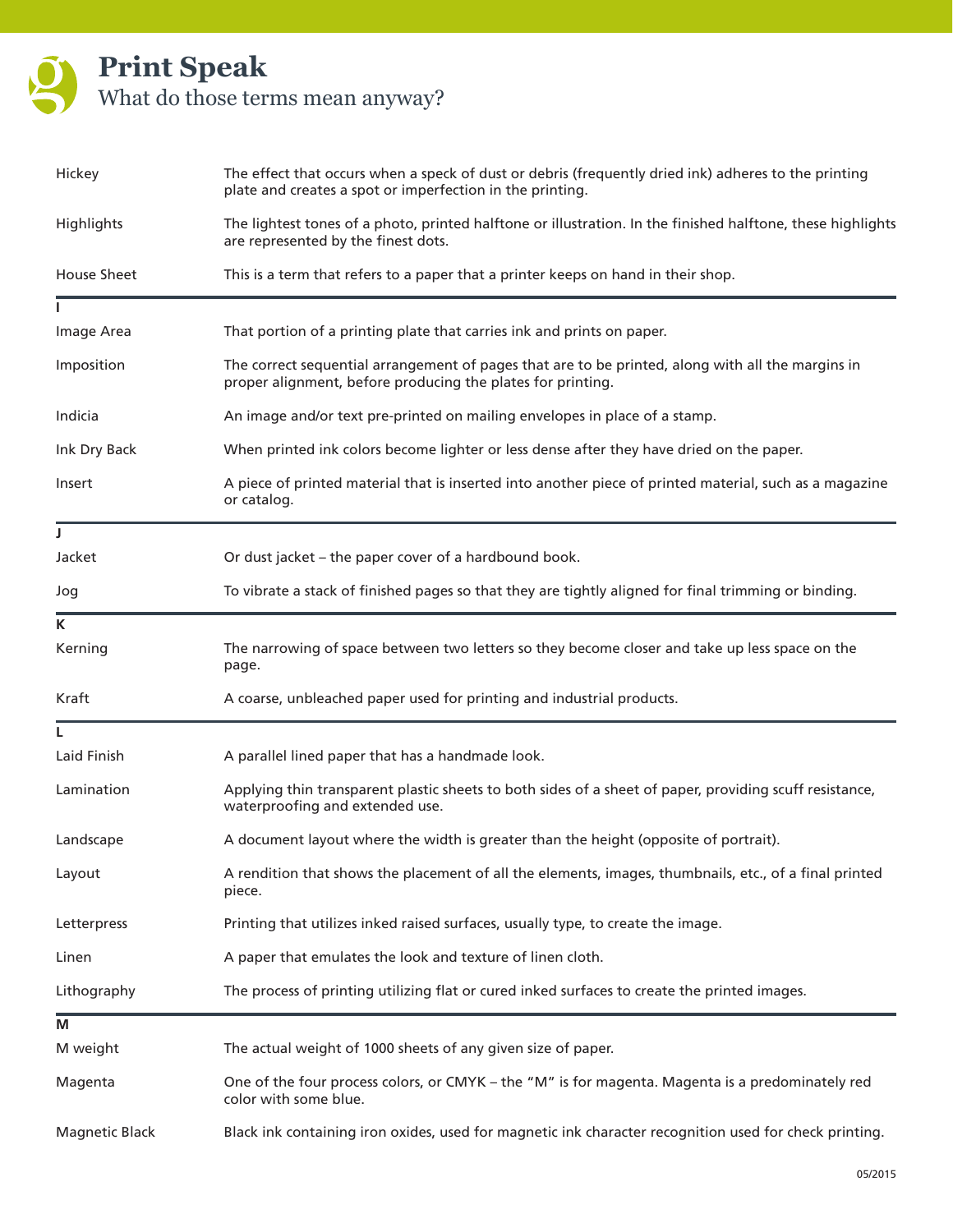| Make-ready              | Paper used in the press set-up process before the printing run actually starts. Or the process of setting<br>up press or bindery equipment to produce a specific product, including setting paper size, ink density,<br>image alignment, fold sizes, etc., in preparation for the actual production run. |
|-------------------------|----------------------------------------------------------------------------------------------------------------------------------------------------------------------------------------------------------------------------------------------------------------------------------------------------------|
| <b>Matte Finish</b>     | A coated paper finish that goes through minimal calendaring.                                                                                                                                                                                                                                             |
| Metallic Ink            | Ink that looks metallic when printed. Made with powdered metal or pigments that look metallic. The<br>most common colors used are gold and silver.                                                                                                                                                       |
| Moiré                   | An undesirable halftone pattern produced by the incorrect angles of overprinting halftone screens.                                                                                                                                                                                                       |
| Mottle                  | A term used to describe spotty or uneven ink absorption.                                                                                                                                                                                                                                                 |
| N                       |                                                                                                                                                                                                                                                                                                          |
| Natural                 | A term to describe papers having a color similar to that of wood, also called cream, off-white or ivory.                                                                                                                                                                                                 |
| O                       |                                                                                                                                                                                                                                                                                                          |
| Offset                  | An erroneous variation of the word "setoff". Ink that is unintentionally transferred from a printed<br>sheet to the back of the sheet above it as the pieces are stacked in a pile when printed.                                                                                                         |
| <b>Offset Printing</b>  | The most commonly used printing method, where the printed material does not receive ink directly<br>from a printing plate but from an intermediary blanket that receives the ink from the plate and then<br>transfers it to the paper.                                                                   |
| Offset Paper            | A term sometimes used for uncoated book paper.                                                                                                                                                                                                                                                           |
| Opacity                 | Quality of papers that defines its opaqueness or ability to prevent two-sided printing from showing<br>through.                                                                                                                                                                                          |
| Opaque Ink              | Ink that completely covers any ink under itself.                                                                                                                                                                                                                                                         |
| Overlay Proof           | A process of proof-making whereby the color separations are individually exposed to light sensitive<br>film. This film is then set in registration with a piece of white paper in the background.                                                                                                        |
| Overprinting            | Any printing that is done on an area that has already been printed.                                                                                                                                                                                                                                      |
| Overrun                 | Quantities of sheets printed over the requested number of copies.                                                                                                                                                                                                                                        |
| P                       |                                                                                                                                                                                                                                                                                                          |
| Pagination              | The numbering of individual pages in a multi-page document.                                                                                                                                                                                                                                              |
| Parchment               | A hard finished paper that emulates animal skin used for documents, such as awards, that require<br>writing by hand.                                                                                                                                                                                     |
| Parent Sheet            | A sheet that is larger than the cut stock of the same paper.                                                                                                                                                                                                                                             |
| Perfect Binding         | A binding process where the signatures of a book are held together by a flexible adhesive.                                                                                                                                                                                                               |
| <b>Perfecting Press</b> | A printing press that prints on both sides of a sheet in a single pass through the press.                                                                                                                                                                                                                |
| Picking                 | An occurrence in printing whereby the tack of ink pulls fibers or coating off the paper surface, leaving<br>spots on the printed surface.                                                                                                                                                                |
| <b>Plastic Comb</b>     | A method of binding books whereby holes are drilled on the spine, and a plastic grasping device is<br>inserted to hold the pages together.                                                                                                                                                               |
| <b>PMS</b>              | The abbreviation of the Pantone Color Matching System.                                                                                                                                                                                                                                                   |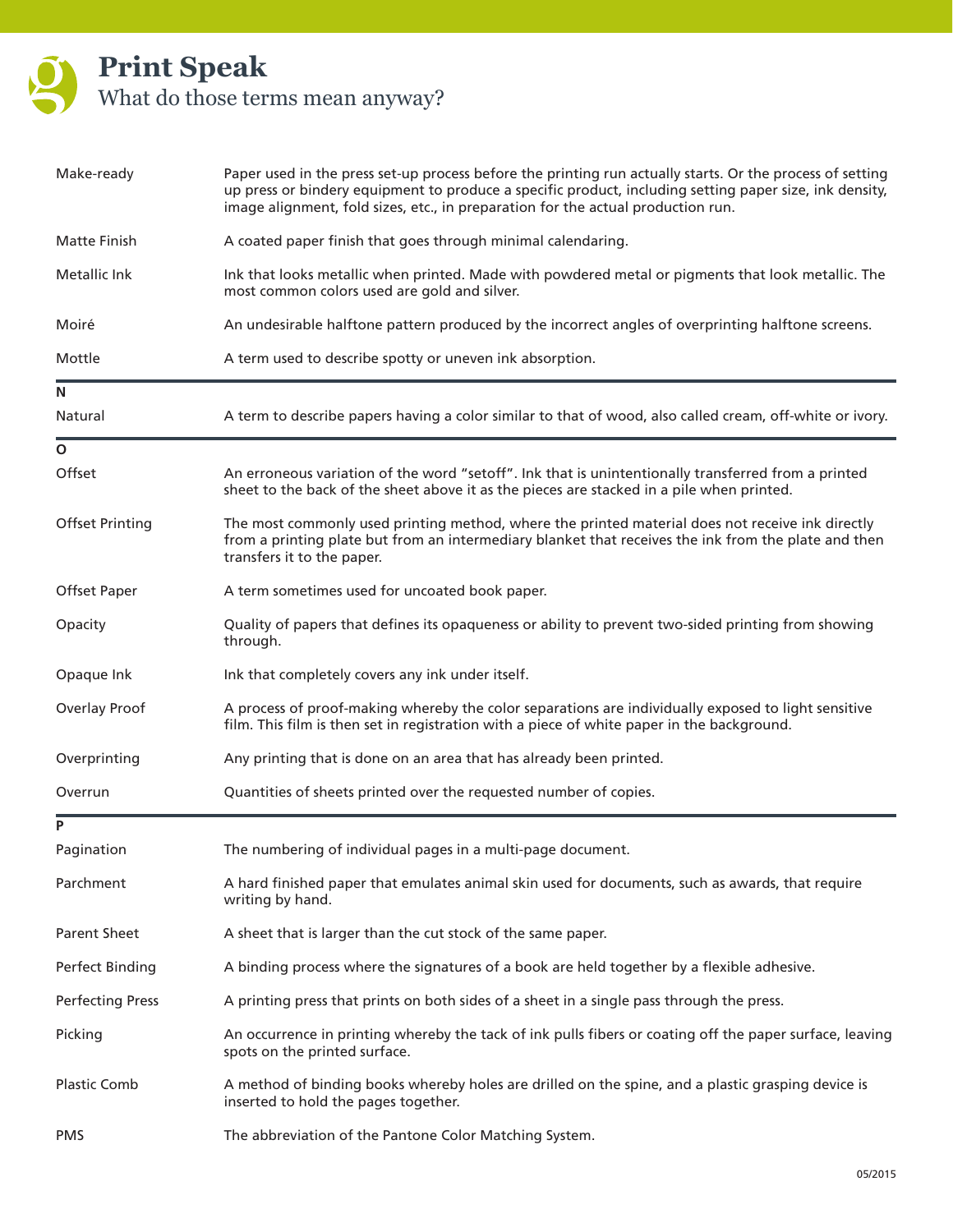| Portrait           | A document layout in which the height is greater than the width. (The opposite of Landscape)                                                                                                                                                                                                                |         |
|--------------------|-------------------------------------------------------------------------------------------------------------------------------------------------------------------------------------------------------------------------------------------------------------------------------------------------------------|---------|
| Premium            | Any paper that is considered better than grade #1 by its manufacturer.                                                                                                                                                                                                                                      |         |
| <b>Press Check</b> | When a client visits a printing company to view actual printed sheets of their project before a full<br>production press run is started.                                                                                                                                                                    |         |
| Pressure-sensitive | Self-adhesive paper covered by a backing sheet.                                                                                                                                                                                                                                                             |         |
| Process printing   | A system where a color image is separated into different color values (cyan, magenta, yellow and black<br>or CMYK) by the use of filters and screens or digitally with a software program and then transferred to<br>printing plates and printed on a printing press, reproducing the original color image. |         |
| Progressive proofs | Any proofs made from the separate color of a multi-color printing project.                                                                                                                                                                                                                                  |         |
| Q                  |                                                                                                                                                                                                                                                                                                             |         |
| Quote or Quotation | A price estimate to produce a specific printed piece.                                                                                                                                                                                                                                                       |         |
| R                  |                                                                                                                                                                                                                                                                                                             |         |
| Rag paper          | Papers with a complete or partial content of cotton fibers.                                                                                                                                                                                                                                                 |         |
| Ream               | 500 sheets of paper.                                                                                                                                                                                                                                                                                        |         |
| Register           | The arrangement of two or more printed images in exact alignment with each other.                                                                                                                                                                                                                           |         |
| Register marks     | Any cross marks or other symbols used on a press sheet to insure proper registration.                                                                                                                                                                                                                       |         |
| <b>RGB</b>         | The color space of Red, Green and Blue. These are the primary colors of light, which computers use to<br>display images on your screen. An RGB computer file must be translated into the CMYK (the primary<br>colors of pigment) color space in order to be printed on a printing press.                    |         |
| Right angle fold   | A term that denotes folds that are 90 degrees to each other.                                                                                                                                                                                                                                                |         |
| S                  |                                                                                                                                                                                                                                                                                                             |         |
| Saddle stitch      | The binding of booklets or other printed materials by stapling the pages on the folded spine.                                                                                                                                                                                                               |         |
| Safety paper       | A paper that shows signs of erasure so that it cannot be altered or tampered with easily.                                                                                                                                                                                                                   |         |
| Scoring            | To crease paper with a metal rule for the purpose of making folding easier.                                                                                                                                                                                                                                 |         |
| Screen angles      | The placement of halftone screens to avoid unwanted moiré patterns. Frequently used angles are<br>black 45°, magenta 75°, yellow 90°, and cyan 105°.                                                                                                                                                        |         |
| Screen ruling      | A measurement equaling the number of lines or dots per inch on a halftone screen.                                                                                                                                                                                                                           |         |
| Scum               | Unwanted deposits of ink in the non-image area of a printed piece.                                                                                                                                                                                                                                          |         |
| Self-cover         | A cover that is the same paper stock as the internal sheets.                                                                                                                                                                                                                                                |         |
| Sheetwise          | The printing of two different images on two different sides of a sheet of paper by turning the sheet<br>over after the first side is printed and using the same gripper and side guides.                                                                                                                    |         |
| Show through       | When the printing on one side of a sheet is seen from the other side, a frequent problem with thin<br>papers.                                                                                                                                                                                               |         |
| Side guide         | The guides on the sides of a printing press that consistently positions the sheet sideways as it is fed<br>through the press.                                                                                                                                                                               |         |
| Side stitch        | The stapling of sheets or signatures on the side closest to the spine.                                                                                                                                                                                                                                      | 05/2015 |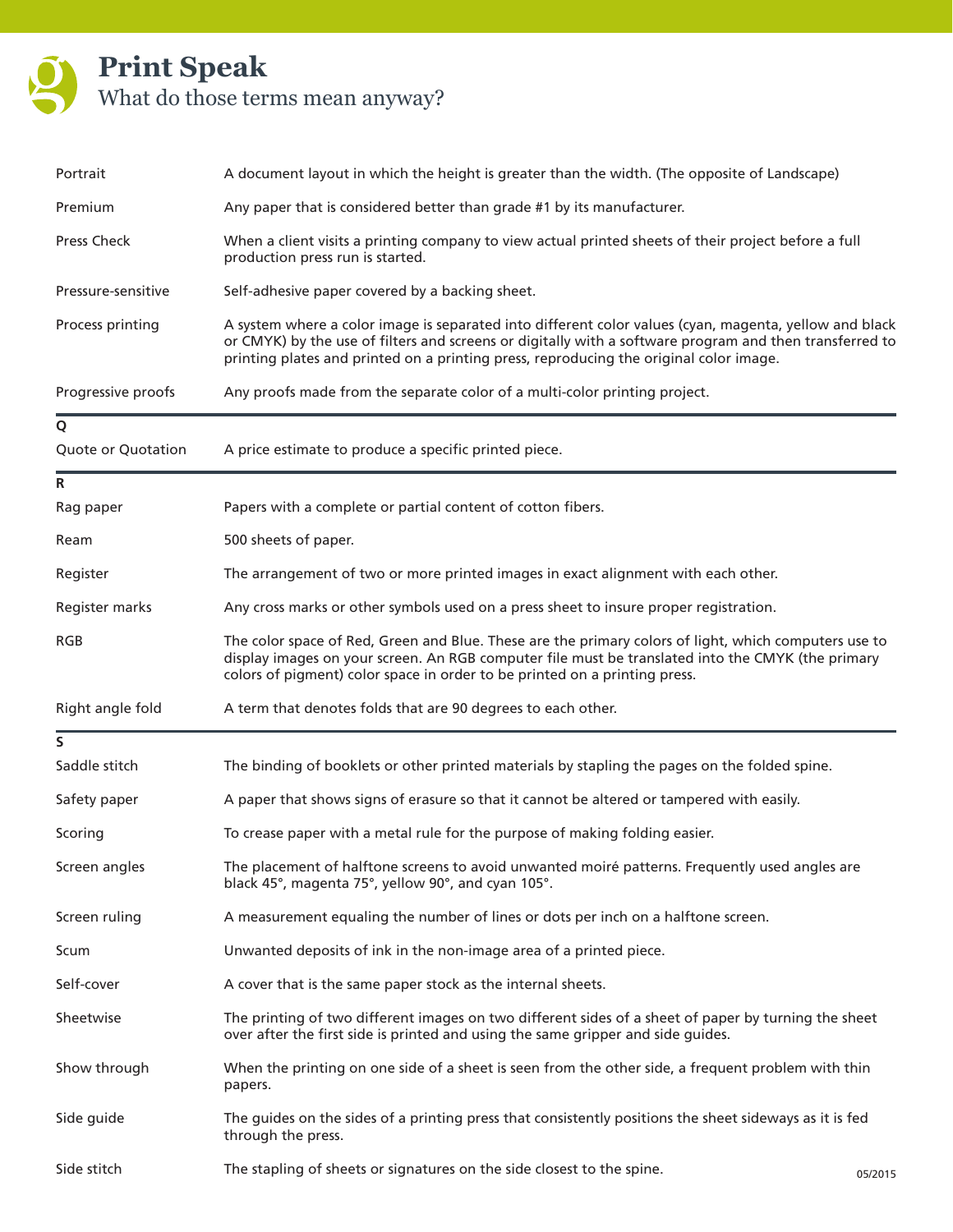| Signature              | A printed sheet with multiple pages on it that is folded so that the pages are in their proper<br>numbered sequence, as in a book.                                                                                                                                                                                                                                                     |
|------------------------|----------------------------------------------------------------------------------------------------------------------------------------------------------------------------------------------------------------------------------------------------------------------------------------------------------------------------------------------------------------------------------------|
| Smoothness             | That quality of paper defined by its levelness that allows for pressure consistency in printing, assuring<br>uniformity of print.                                                                                                                                                                                                                                                      |
| Soy Inks               | Inks made with soy oils instead of petroleum as the base. They are considered to be more                                                                                                                                                                                                                                                                                               |
| Spiral bind            | environmentally friendly, a standard component of green printing.<br>A type of binding where a metal or plastic wire is spiraled through holes drilled along the binding side<br>of a document.                                                                                                                                                                                        |
| Stock                  | A term for unprinted paper. (See paper type descriptions.)                                                                                                                                                                                                                                                                                                                             |
| Super calendaring      | A machine procedure that produced a very smooth paper surface that is exceptional for printing.                                                                                                                                                                                                                                                                                        |
| Synthetic papers       | Any non-wood or cloth paper, usually petroleum (plastic) based.                                                                                                                                                                                                                                                                                                                        |
| т                      |                                                                                                                                                                                                                                                                                                                                                                                        |
| Text paper             | A high quality light weight printing paper.                                                                                                                                                                                                                                                                                                                                            |
| Thermography           | A printing process whereby slow drying ink is applied to paper and, while the ink is still wet, is lightly<br>dusted with a resinous powder. The paper then passes through a heat chamber where the powder<br>melts and fuses with the ink to produce a raised surface.                                                                                                                |
| Tint                   | A halftone screen that contains all the same sized dots.                                                                                                                                                                                                                                                                                                                               |
| Trapping               | The overlapping of one color over a different, adjacent color to ensure that no white space is visible<br>where the two colors meet, especially when there are slight variations in the registration of the two<br>colors during the printing process. Or the process of printing wet ink over dry previously printed ink.                                                             |
| Trim marks             | Marks placed on the printed sheet to indicate where cuts should be made.                                                                                                                                                                                                                                                                                                               |
| Tri-fold, head-in      |                                                                                                                                                                                                                                                                                                                                                                                        |
| Tri-fold, head-out     |                                                                                                                                                                                                                                                                                                                                                                                        |
| U                      |                                                                                                                                                                                                                                                                                                                                                                                        |
| Under color removal    | The removing of cyan, magenta, or yellow from a heavily colored image to limit the amount of ink<br>being applied to that image to avoid potential production problems.                                                                                                                                                                                                                |
| Up                     | A term used to describe how many similar pieces can be printed on a larger sheet; two up, four up,<br>etc.                                                                                                                                                                                                                                                                             |
| <b>UV Coating</b>      | A very shiny and durable high gloss coating applied to printed material. Applied as a liquid then cured<br>with ultraviolet light.                                                                                                                                                                                                                                                     |
| V                      |                                                                                                                                                                                                                                                                                                                                                                                        |
| Variable Data Printing | Is a form of on-demand printing in which elements (such as text, graphics, photographs, etc.) can<br>be changed from one printed piece to the next, without stopping or slowing down the press, using<br>information from a database. For example, a set of personalized letters, each with the same basic<br>layout, can be printed with a different name and address on each letter. |
| Varnish                | A clear coating added to printed material as a protective layer for improved scuff resistance and<br>usually higher gloss.                                                                                                                                                                                                                                                             |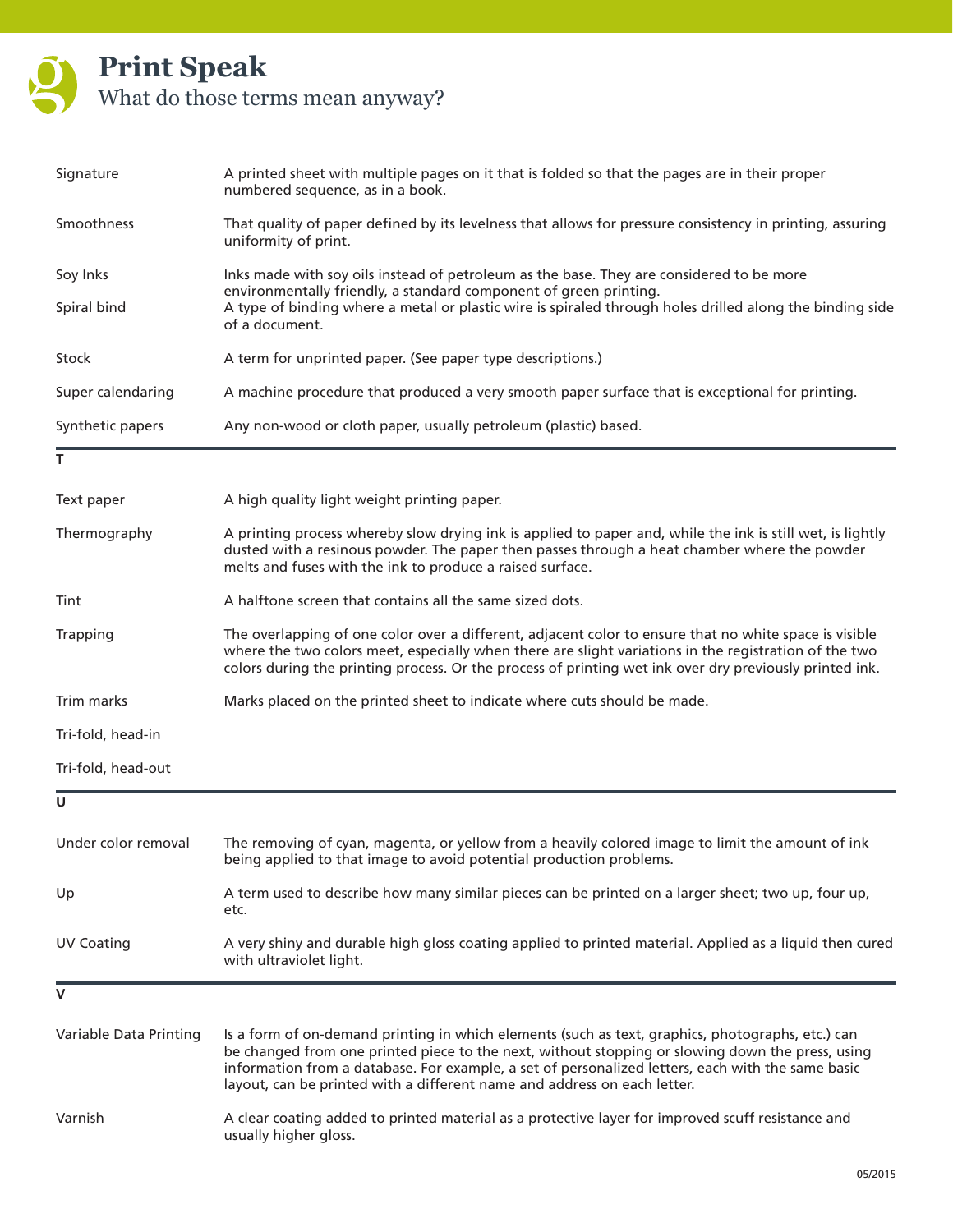

| Vellum        | A finish of paper that is somewhat bulky and slightly rough.                                                                                                                           |
|---------------|----------------------------------------------------------------------------------------------------------------------------------------------------------------------------------------|
| Vignette      | A photo or illustration, in which the tones fade gradually away until they blend with the background<br>they are printed on.                                                           |
| <b>VOCs</b>   | Abbreviation of volatile organic compounds. Petroleum based chemicals used in some printing inks<br>and coatings whose high vapor pressure allows easy evaporation into the air.       |
| W             |                                                                                                                                                                                        |
| Warm color    | A color with a reddish tone rather than a blue tone. Brown, oranges, reds, and yellows are generally<br>considered to be "warm" colors.                                                |
| Wash-up       | The procedure of cleaning a particular ink from the unit of a printing press.                                                                                                          |
| Watermark     | A translucent mark or image that is embossed during the papermaking process, or printed onto paper,<br>which is visible when the paper is held up to the light.                        |
| Web press     | A printing press that prints on rolls of paper passed through the press in one continuous piece, as<br>opposed to individual sheets of paper.                                          |
| Work and Turn | A printing production format that has the front and back of a printed piece on one side of the paper,<br>that is printed the same on the back side, producing two copies of the piece. |
| Wove          | A smooth paper with a gentle patterned finish.                                                                                                                                         |
| Writing paper | Another name for bond paper.                                                                                                                                                           |
| Y             |                                                                                                                                                                                        |
| Yellow        | One of the four process colors of ink, or CMYK. The Y is for yellow.                                                                                                                   |
| Z             |                                                                                                                                                                                        |
| Zip file      | Zipping a file compresses one or more files into a smaller archive. It takes up less hard drive space and<br>less time to transfer across the network or the internet.                 |